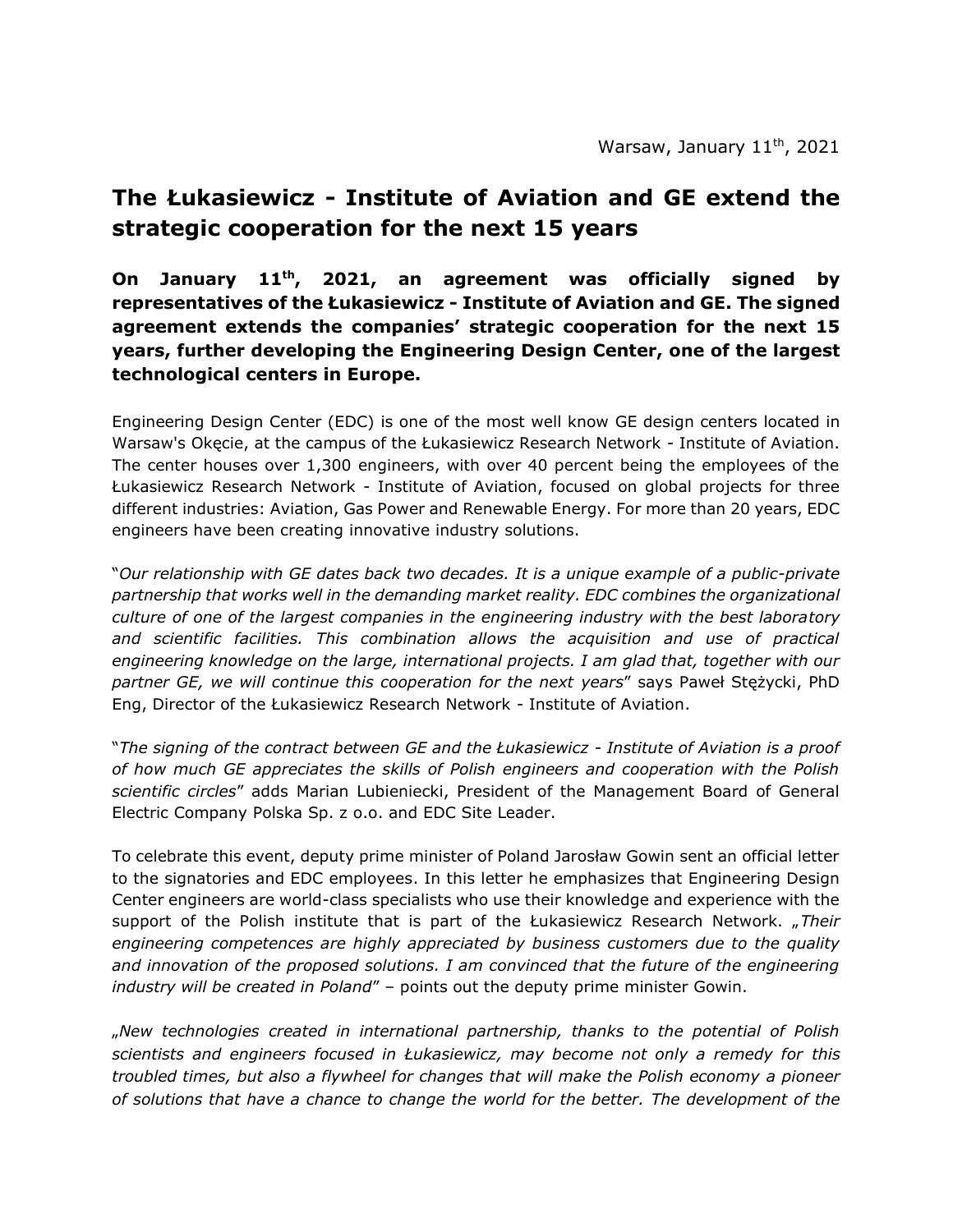*Polish economy and increasing the level of investments are crucial for strengthening Poland's position in the world. I am sure that taking up such challenges as those on which Engineering Design Center specialists are working will be the realization of Polish ambitions to actively participate in the global technological race*" – adds deputy prime minister Gowin in the letter.

## **EDC's global competencies**

EDC combines 125+ years of GE innovations with the Polish technical thought and scientific background of the Łukasiewicz - Institute of Aviation, founded in 1926.

GE and Łukasiewicz Research Network – Institute of Aviation continuously invest in the EDC research and development infrastructure and in the development of the employees' competencies, to make sure that their engineers have access to the latest and most advanced research opportunities, making EDC successful on both national and international levels.

"*At EDC, we have 10 state-of-the-art research laboratories that enable our engineers not only to design innovative solutions, but also to test them here in Warsaw. Many of the devices that EDC teams design and support after production are used in the industrial plants in Poland including world-class aircraft engines designed in Warsaw that are used by LOT Polish Airlines*" emphasizes EDC Site Leader, Marian Lubieniecki.

EDC engineers have also engineering successes on a global scale, such as co-creating the latest GE engine - Catalyst (the first GE engine designed entirely outside the United States) and designing a wing trailing edge part for the Airbus A350XWB-1000. The team also helped design and implement a turbine for production for the GEnx, one of the world's largest aircraft engines. The GEnx is used in the Boeing 787 Dreamliner and is the sole propulsion of the four-engine Boeing 747-8 aircraft.

EDC also developed components for the most modern class H gas turbine (GE 9HA.01), that was installed at Dolna Odra Power Plant in Poland. Finally, the EDC engineering team specializing in renewable energy participated in the design and testing of the world's most powerful working offshore wind turbine - Haliade X.

"*We are extremely proud of the EDC team and our successful partnership with the Łukasiewicz Research Network - Institute of Aviation. Over the past 20 years, our teams have grown, and the scope of their projects have expanded significantly. Today, they design some of the most advanced products and services for GE's global customers. Together, we see new opportunities for cooperation including addressing carbon emission reductions for the aviation and energy industries. Extending the contract for the next 15 years allows us to execute for today while developing projects aligned to long-term strategic innovations in new areas*" adds Gary Mercer, Engineering Vice President, GE Aviation.

## **Łukasiewicz supports the agreement with GE**

This agreement is also important for the entire Łukasiewicz Research Network, of which the Warsaw Institute has been part since 2019. Long-term cooperation with the American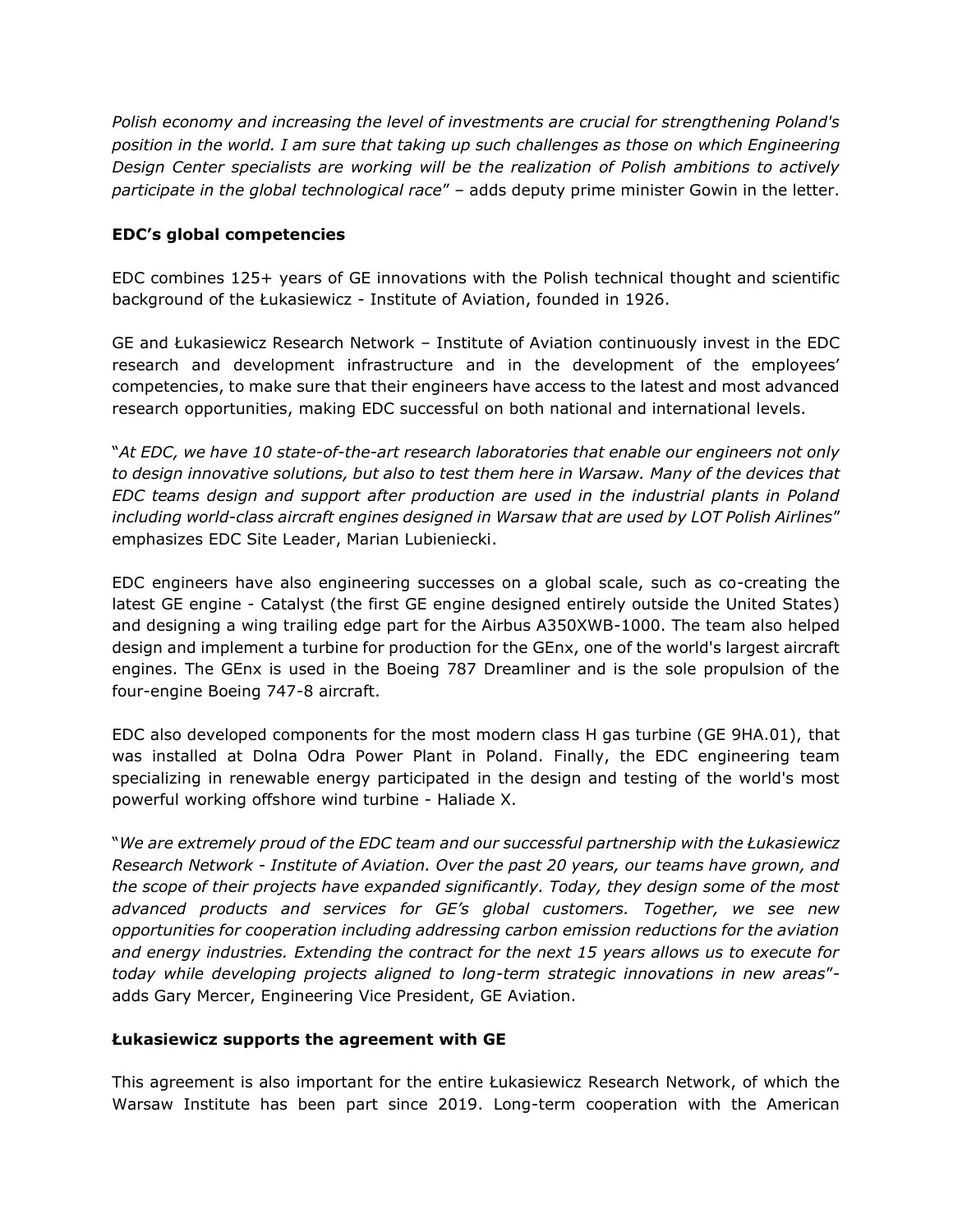technology concern, such as GE, is an opportunity for Łukasiewicz to increase the scientific and research potential of the entire network.

"*Łukasiewicz, using the unique competences of 4,500 scientists and engineers, already implements scientific and research projects with global brands. They include representatives of manufacturing, biotechnological, commercial, energy, electrotechnical and telecommunications industries. The alliance between General Electric and Łukasieiwcz's institute gives us wide opportunities to cooperate on the most significant and advanced projects for the aviation and energy industries, because innovative solutions co-created by Łukasiewicz-ILOT engineers are used in industry all over the world. This agreement also opens the possibility of cooperation between the entire Łukasiewicz and GE at the design as well as research and development levels. We are ready to jointly search for the development opportunities and invest in the latest technologies, while at the same time looking for the sources of their financing, which we could commercialize to benefit of the Polish economy*" – says Piotr Dardziński, Director of the Łukasiewicz Research Network.

As the example of EDC shows, innovative solutions co-created by Łukasiewicz's engineers are used in the industry all over the world. It is the workplace of many talented engineers who do not have to leave the country looking for interesting job opportunities.

## **Plans for the future**

Despite the pandemic, EDC operations are expected to remain stable due to the growth in European grant projects, a rich portfolio of laboratory research, and more.

As part of EDC, the Łukasiewicz Research Network - Institute of Aviation and GE see many development opportunities. EDC engineers will continue to participate in GE's strategic projects. Cooperation will also be developed in the area of the key industry technological challenges including the move to zero carbon emission aviation (including hybrid drives) and the context of renewable energy sources within the energy industry.

—

**Łukasiewicz Research Network – Institute of Aviation** is one of the most modern research facilities in Europe, with traditions dating back to 1926. The Institute closely cooperates with global tycoons of the aviation industry, such as: GE, Airbus, Pratt & Whitney, and institutions from the space industry, including the European Space Agency. Strategic research areas of the Institute are aviation, space and unmanned technologies. It also provides research and services for domestic and foreign industries in the field of materials, composite, additive, remote sensing, energy mining technologies.

**The Łukasiewicz Research Network** provides attractive, complete and competitive technological solutions. It offers a unique system of "challenging" to business, thanks to which a group of 4,500 scientists in no more than 15 working days accepts the business challenge and proposes the entrepreneur to develop an effective implementation solution. At the same time, it involves the highest competences of scientists in Poland and a scientific apparatus